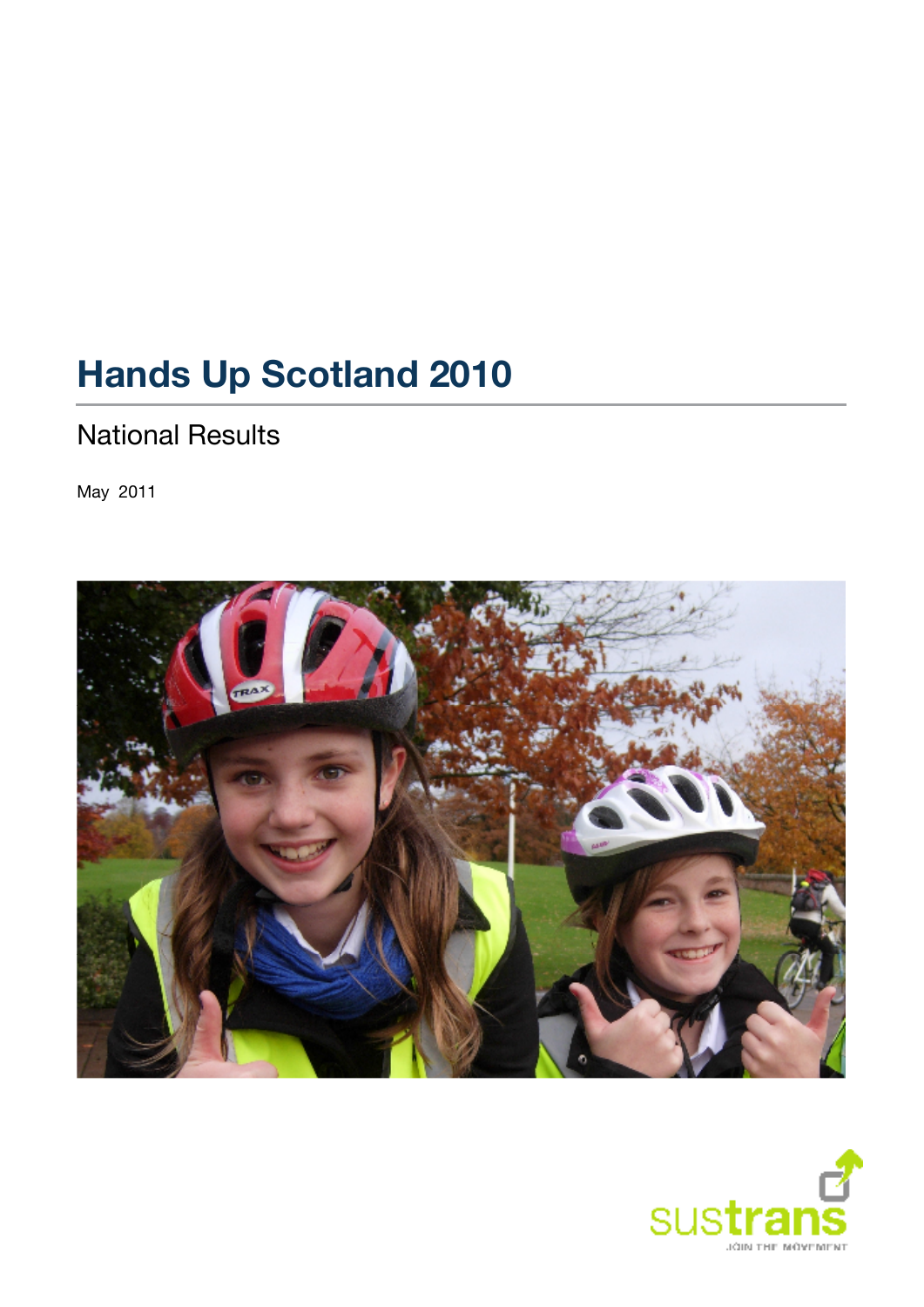#### **About Sustrans**

Sustrans makes smarter travel choices possible, desirable and inevitable. We're a leading UK charity enabling people to travel by foot, bike or public transport for more of the journeys we make every day. We work with families, communities, policy-makers and partner organisations so that people are able to choose healthier, cleaner and cheaper journeys, with better places and spaces to move through and live in.

It's time we all began making smarter travel choices. Make your move and support Sustrans today. www.sustrans.org.uk

Head Office **Sustrans** 2 Cathedral Square College Green Bristol BS1 5DD

© Sustrans May 2011 Registered Charity No. 326550 (England and Wales) SC039263 (Scotland) VAT Registration No. 416740656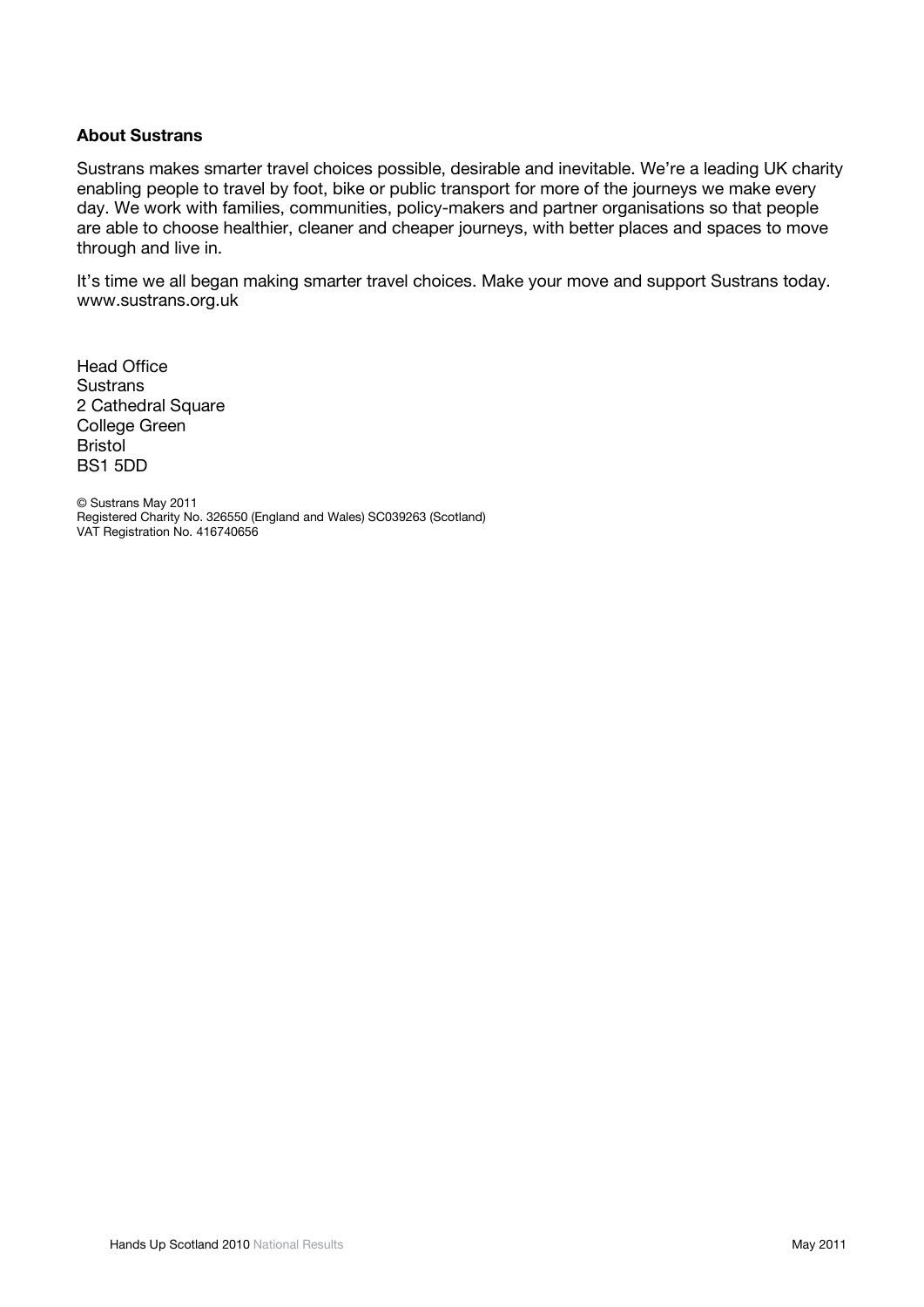# **Table of contents**

| $\mathbf 1$    |  |
|----------------|--|
|                |  |
|                |  |
|                |  |
|                |  |
|                |  |
| $\overline{2}$ |  |
| 3              |  |
|                |  |
|                |  |
|                |  |
| $\overline{4}$ |  |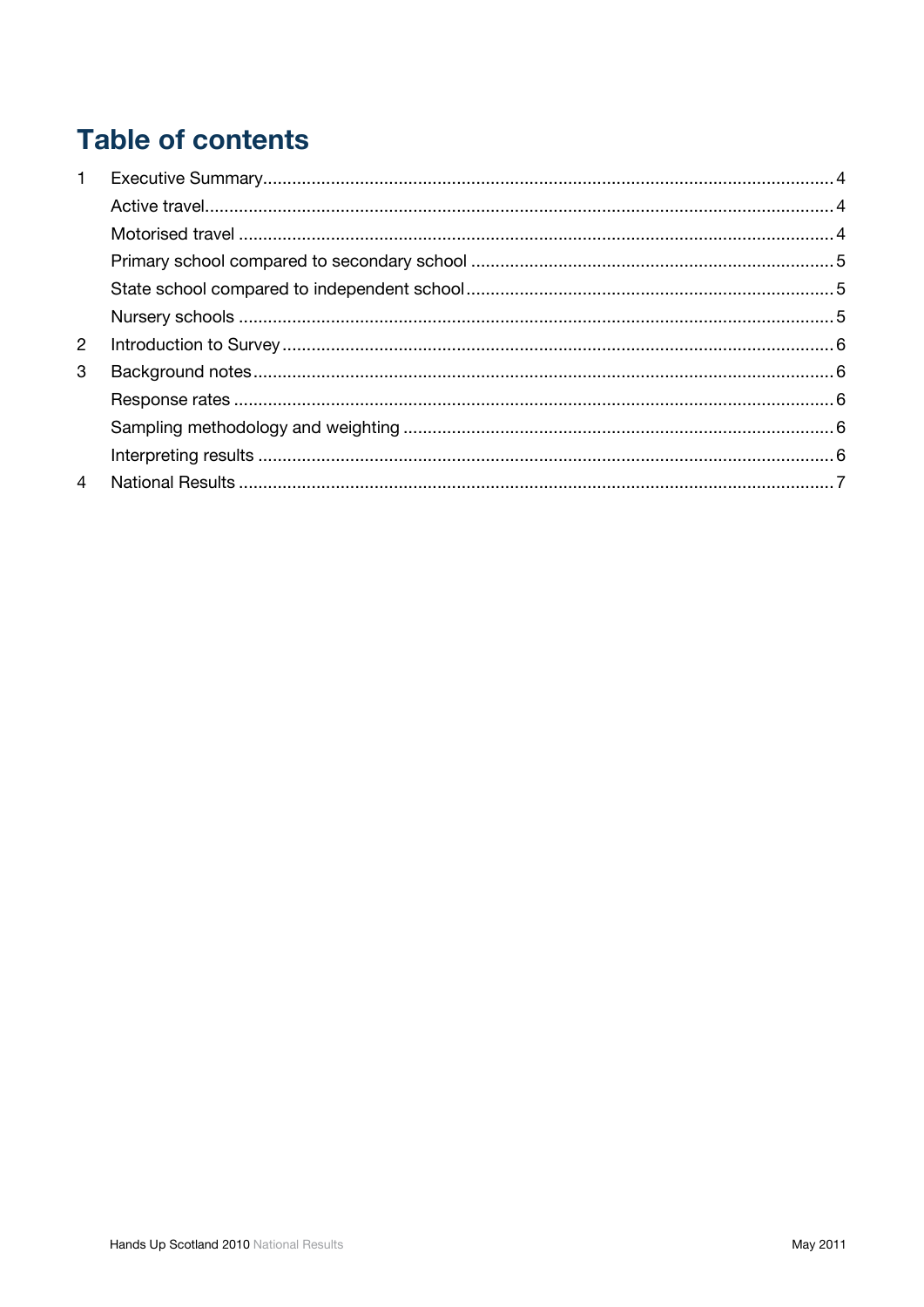# **1 Executive Summary**

This report presents the national level data from the 2010 Hands Up Scotland Survey. It is accompanied by an appendix document which presents the data at a local authority level. The survey is a joint project between Sustrans and Scottish local authorities. The Hands Up Scotland Survey, which was first delivered in 2008, is the first national dataset in Scotland designed to look at mode of travel to school across the country. In 2009 and 2010 the survey was repeated using the same methodology. In all years the question 'How do you normally travel to school?' was asked over the same one week period in September.





#### **Active travel**

- 49.3% of pupils surveyed in 2010 said they normally travel to school in an active way (walking, cycling, using a scooter or a skate board). The equivalent percentage was 49.9% in 2009 and 51.8% in 2008 [Table 4-4]
- Walking was the most frequent form of active travel in 2010 (45.8%), 2009 (47.0%) and 2008 (48.3%) [Table 4-4]
- 2.8% of pupils said they normally travel to school by bicycle in 2010, 2.3% chose this option in 2009 and 2.8% in 2008 [Table 4-4].

#### **Motorised travel**

- 22.9% of pupils said they are normally driven to school in 2010 (23.3% in 2009 and 22.0% in 2008) [Table 4-4]
- 18.2% of pupils said they normally take the bus to school in 2010, similar to 18.1% in 2009 and 18.2% in 2008 [Table 4-4]
- 7.4% of pupils said they usually travel by park and stride (i.e. driven part of the way to school and walking the rest) in 2010, with 6.7% choosing this option in 2009 and 6.1% in 2008 [Table 4-4].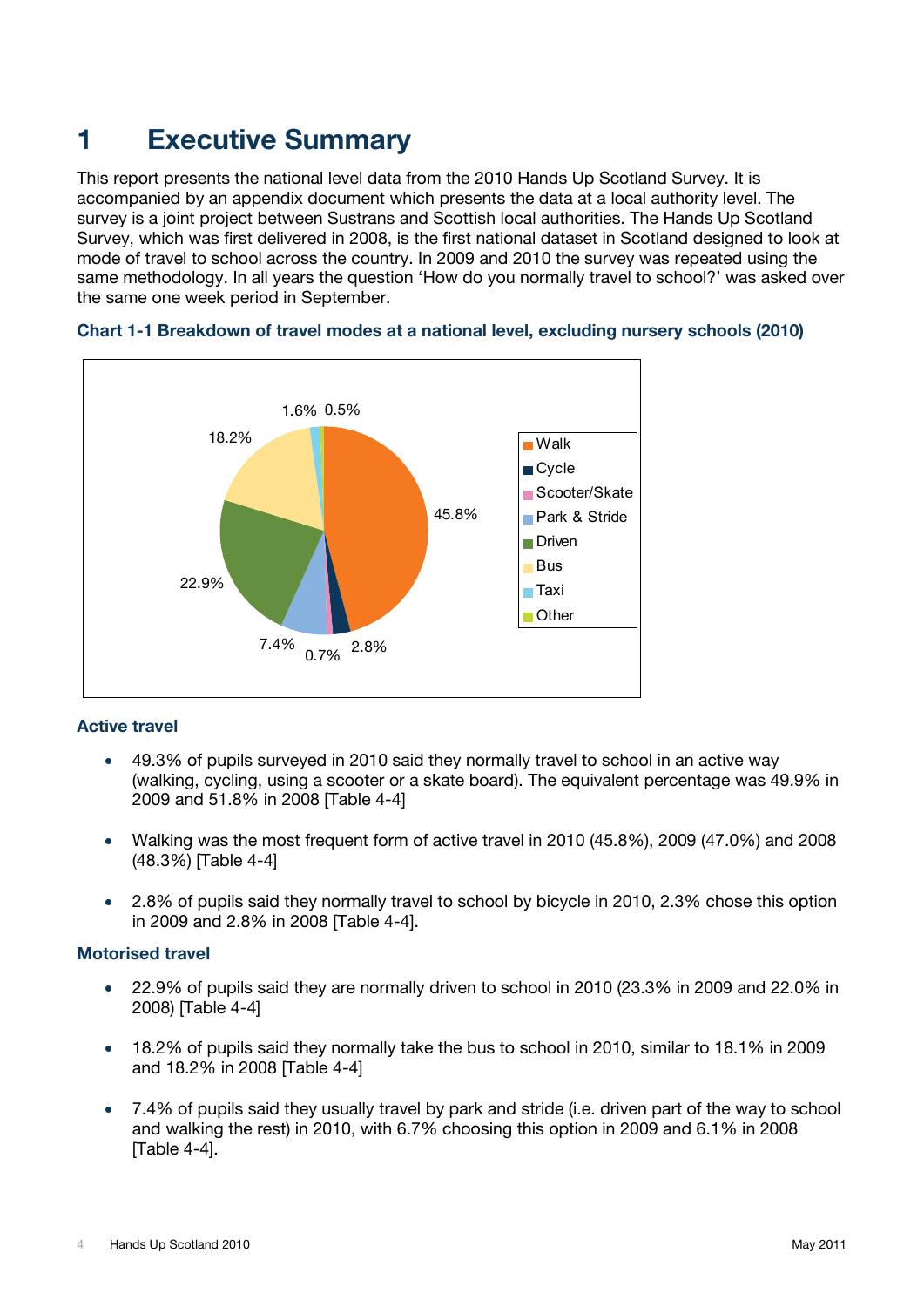#### **Primary school compared to secondary school**

- Secondary school pupils are less likely than primary school pupils to travel to school actively. 43.3% of secondary school pupils said they normally travel to school in an active way in 2010, 44.2% in 2009 and 44.6% in 2008, compared to 53.5% of primary school pupils saying they normally travel by active modes in 2010, 53.3% in 2009 and 56.0% in 2008  $\text{Table 4-5l}$
- Primary school pupils are more likely than secondary school pupils to cycle to school. 3.7% of primary school pupils said they normally cycle to school in 2010, 3.0% in 2009 and 3.4% in 2008, compared to 1.2% of secondary school pupils in 2010, 1.2% in 2009 and 1.6% in 2008 [Table 4-5]
- Secondary school pupils are more likely than primary school pupils to travel to school by bus. In 2010, 36.0% of secondary school pupils said they normally travel to school by bus (35.9% in 2009 and 37.2% in 2008), and 8.0% of primary school pupils said they normally travel to school by bus (8.5% in 2009 and 8.7% in 2008) [Table 4-5]
- Car use appears to decrease from primary to secondary school. In 2010, 27.3% of primary school pupils (27.9% in 2009, 26.1% in 2008) and 14.8% of secondary school pupils said they normally travel by car (14.3% in 2009, 12.7% in 2008) [Table 4-5].

#### **State school compared to independent school**

- Independent school pupils are less likely to travel to school in an active way than those in state schools, with 21.2% of independent school pupils saying they normally travel to school in an active way in 2010 (25.2% in 2009, 29.8% in 2008) compared to 49.8% of state school pupils (50.1% in 2009, 52.2% in 2008) [Table 4-5]
- A higher proportion (43.5%) of independent school pupils than state school pupils said they normally travel to school by car in 2010, with 22.7% of state school pupils saying they travel in this way. This pattern was repeated in both 2009 (53.1% of independent school pupils, 23.1% of state school pupils) and 2008 (42.4% of independent school pupils, 21.7% of state school pupils) [Table 4-5].

#### **Nursery schools**

- In 2010, 48.2% of those responding on behalf of nursery school pupils said the pupil(s) in question are usually driven to school (47.0% in 2009), with 40.4% recorded as usually walking to school in 2010 (41.0% in 2009) [Table 4-6]
- 2.1% of nursery school pupils were reported as usually cycling/being cycled to school in 2010 and 1.6% in 2009 [Table 4-6].

For more information on any aspect of Hands Up Scotland please contact Katie Glass, Senior Project Officer in Sustrans' Research and Monitoring Unit: katie.glass@sustrans.org.uk. A technical report is available on request.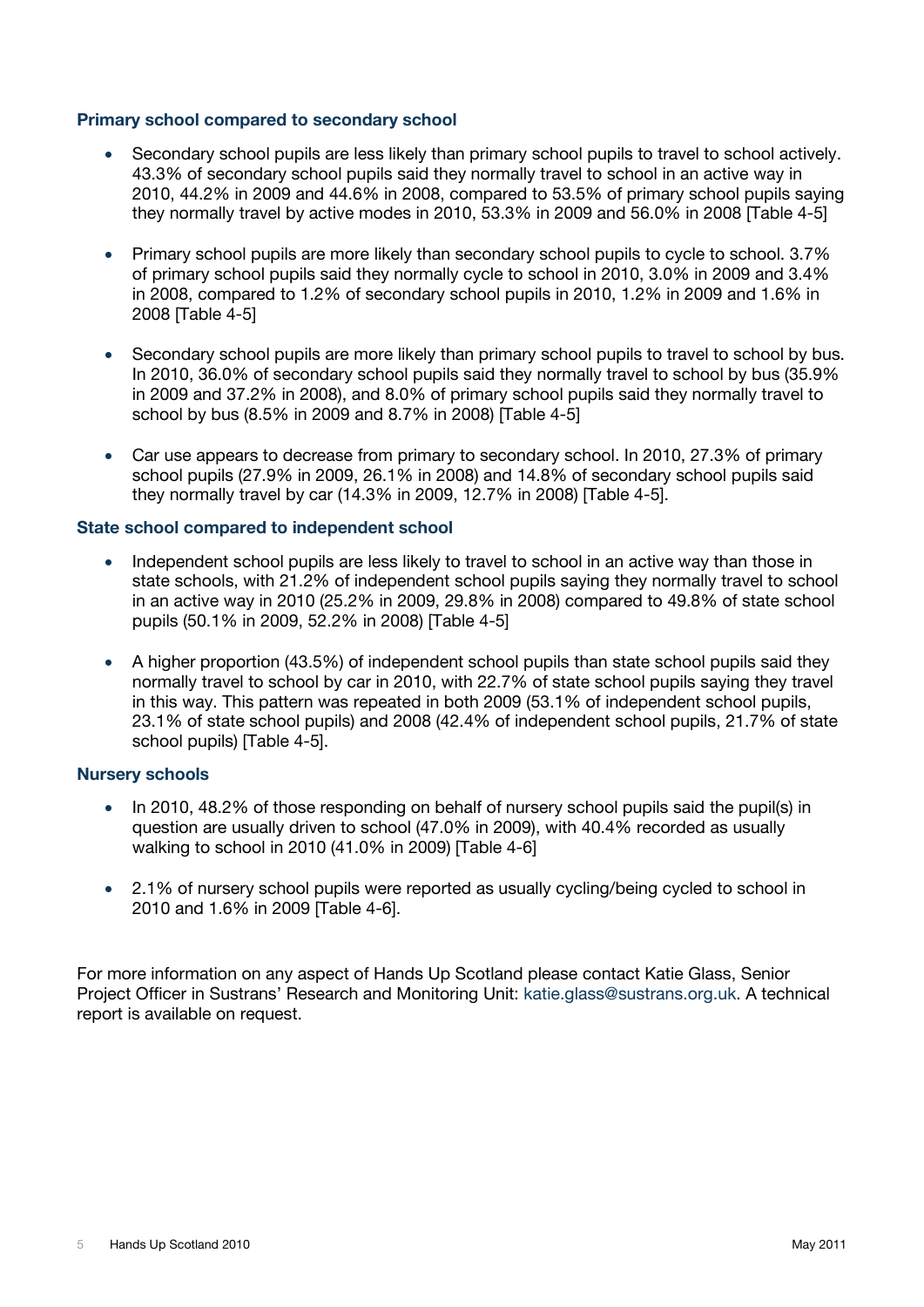# **2 Introduction to Survey**

The Hands Up Scotland Survey is the largest national dataset to look at mode of travel to school across Scotland. The Survey is a joint project between Sustrans and Scottish local authorities. The Survey was first conducted in 2008 in partnership with School Travel Co-ordinators across Scotland. The process has been repeated in 2009 and 2010 using the same methodology. Assuming the Hands Up Scotland Survey continues in future years we will be able to plot trends in the travel behaviours of Scottish school pupils over time.

The Hands Up Scotland Survey runs on an annual basis in the autumn of each year. Data collection is conducted by schools, instructed by their local authority officer, with support from Sustrans. Data collection took place between 7 and 11 September 2010 (the same week as the 2008 and 2009 Surveys). The question asked in the Hands Up Scotland Survey is, 'How do you normally travel to school?', with the following response options: Walk, Cycle, Scooter/Skate, Park and Stride (driven part of the way and walk the rest), Driven, Bus, Taxi and Other. Completed forms were returned by the school to their local authority, who collated school-level datasets and returned the data to Sustrans. Overall collation, analysis and reporting has been conducted by Sustrans' Research and Monitoring Unit.

# **3 Background notes**

#### **Response rates**

- All local authorities were invited to take part in the national Hands Up Scotland Survey. In 2010, 32 local authorities participated and the total sample comprised of 439,401 pupils (from 1,987 schools) across Scotland. In 2009, 31 local authorities participated, with a sample size of 415,804 pupils (from 1,939 schools). In 2008, 29 local authorities took part in the Survey and there were 396,377 responses (from 1,824 schools) [Table 4-1]
- The response rates as a percentage of the school roll have been calculated using the Scottish Government's school statistics. The 'all' percentage includes state primary and secondary schools and state SEN schools but not independent or nursery schools (the 'all' percentage can not, therefore, be interpreted as a percentage of the total national school roll). This is because the Scottish Government does not collect school roll data for these school types and it is therefore not possible to calculate the response rates from pupils at these school types as a percentage of the equivalent national school roll [Table 4-1]
- The above limitation also applies at a local authority level Table 1-1 of the appendix.

#### **Sampling methodology and weighting**

- It should be noted that weather conditions have an impact on travel choices. As the Survey is carried out over a short period - one week – the potentially differing weather conditions may impact upon travel behaviours each year, although the phrasing of the question – 'How do you usually travel to school?' – aims to overcome this limitation as much as possible
- As we do not record the names of respondents we do not know whether the same pupils are responding each year, and data is not weighted to take this, or the fact that the same schools may not respond each year, into account. This may impact upon the results.

#### **Interpreting results**

• Due to the unique structure of nursery schools, nursery data is presented separately throughout this report, and has not been included in the overall data at the national and local authority level. Independent school data is, however, amalgamated into the overall data, other than in the sample size tables, as noted above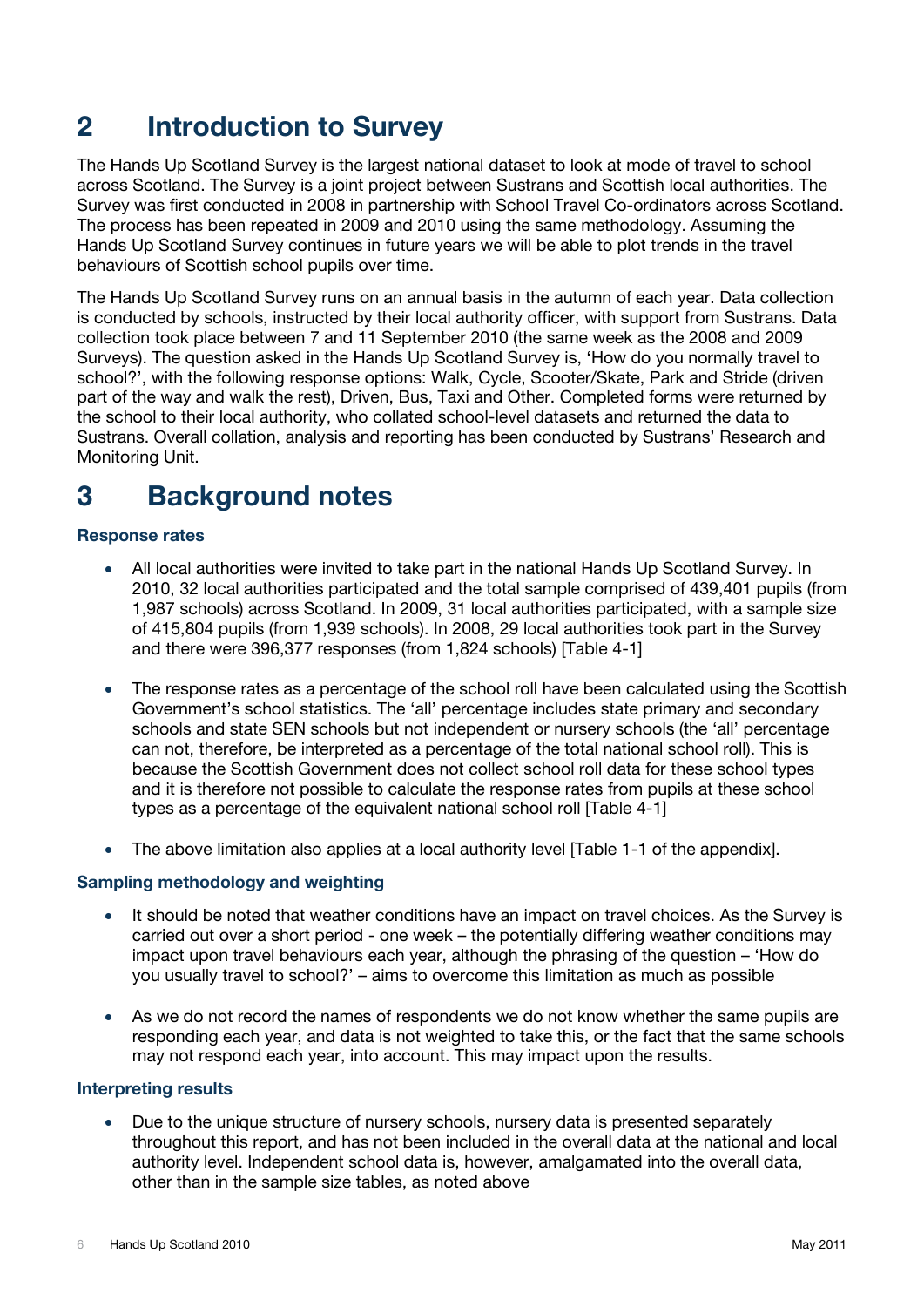- SEN data is from state SEN schools only. We received no responses from independent SEN schools
- Where the sample size is small (totalling less than 100), care should be taken when interpreting results. It should also be noted that there are instances where sample sizes are small due to the size of the local authority. Moreover, fields/local authorities with a small number of responses may see large changes in percentage between years
- Due to rounding, row percentages may not always add up to 100%
- Where a percentage represents a value between one and four pupils, it has been replaced with an asterisk (\*) for data confidentiality purposes. Where data is missing/not available it has been replaced with a dash (-)
- Although this report includes results from three consecutive years of Hands Up Scotland, due to the importance of considering broader factors such as national campaigns, changeable weather patterns and the impact of the recession, it is important to avoid attempting to make conclusions too soon by comparing year-on-year results. However, as the Survey continues to be delivered in future years we will be able to establish whether any trends are emerging over time
- Please note that due to additional data being made available after the publication of the 2009 Hands Up Scotland Survey, some results have been updated and may differ from those previously published.

# **4 National Results**

#### **Table 4-1 National sample size**

| <b>Level</b>                                    |         | <b>No. of respondents</b> |         | % of Scottish school roll |       |       |  |
|-------------------------------------------------|---------|---------------------------|---------|---------------------------|-------|-------|--|
|                                                 | 2008    | 2009                      | 2010    | 2008                      | 2009  | 2010  |  |
| <b>Primary Schools</b>                          | 260,505 | 268,242                   | 276,193 | 70.3%                     | 73.2% | 75.7% |  |
| <b>Secondary Schools</b>                        | 129,161 | 144,436                   | 157,483 | 42.6%                     | 47.8% | 52.4% |  |
| <b>SEN Schools</b>                              | 133     | 440                       | 2,094   | $2.1\%$                   | 6.9%  | 32.2% |  |
| <b>All Primary, Secondary &amp; SEN Schools</b> | 389,799 | 413,118                   | 435,770 | 57.3%                     | 61.2% | 64.9% |  |
| Independent Schools                             | 6,578   | 2,686                     | 3,631   | $\overline{\phantom{a}}$  |       |       |  |
| <b>TOTAL</b>                                    | 396,377 | 415.804                   | 439,401 | $\overline{\phantom{a}}$  |       |       |  |

#### **Table 4-2 National sample size for nursery schools**

| Level          |        | No. of respondents |        | $\%$ of Scottish school roll <sup>1</sup> |      |      |  |
|----------------|--------|--------------------|--------|-------------------------------------------|------|------|--|
|                | 2008   | 2009               | 2010   | 2008                                      | 2009 | 2010 |  |
| <b>Nursery</b> | $\sim$ | 7.999              | 13,349 | $\overline{\phantom{a}}$                  | -    |      |  |

 <sup>1</sup> These figures are not available as the Scottish Government does not publish data on nursery school roll figures.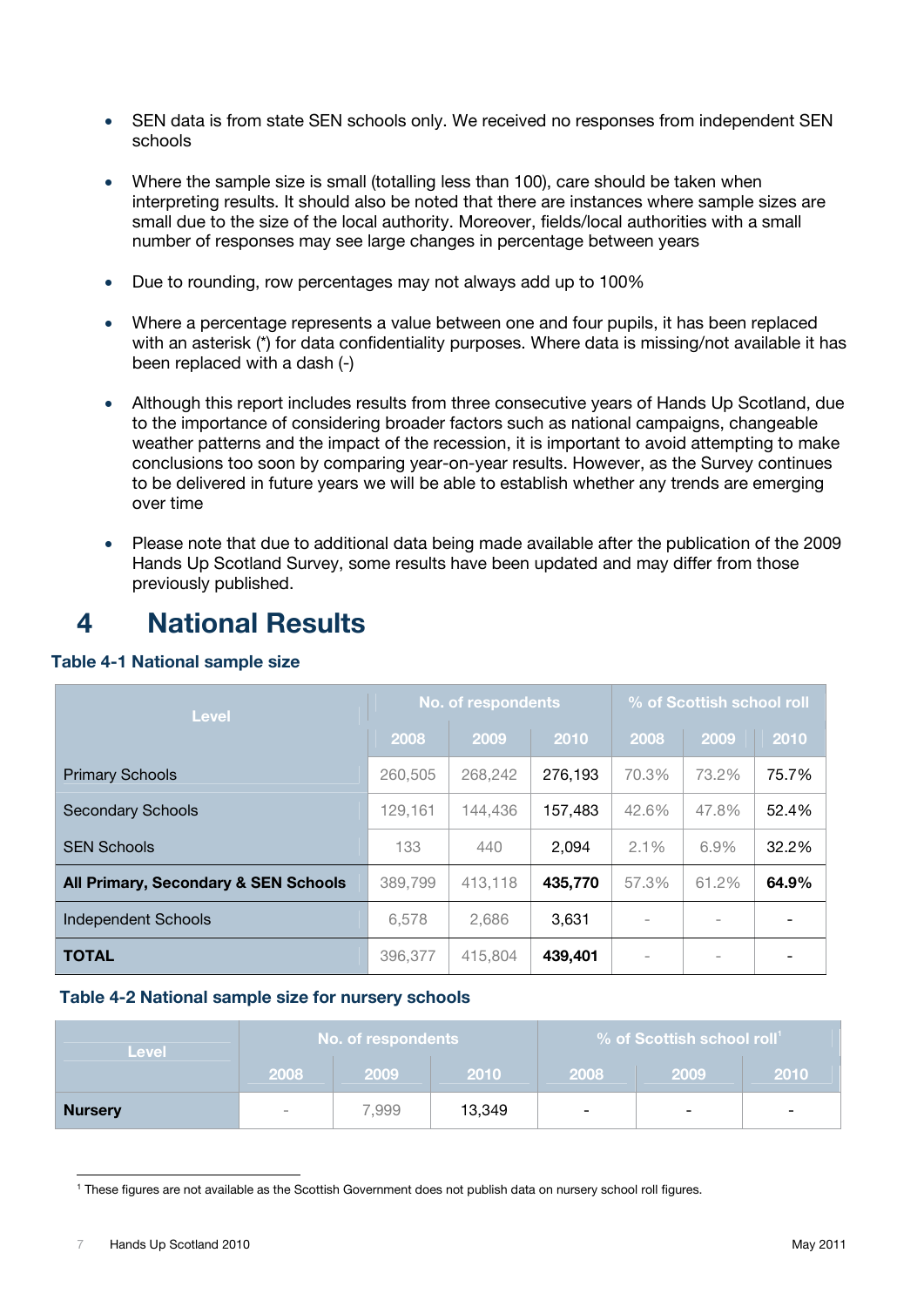### **Table 4-3 School sample numbers on which analysis is based**

| <b>School Type</b> | Year | No. of schools<br>which received<br>survey | No. of schools<br>which<br>returned data | % of schools<br><b>which</b><br>returned data | No. of<br>schools with<br>data split by<br>class | % of schools<br>with data<br>split by class |  |
|--------------------|------|--------------------------------------------|------------------------------------------|-----------------------------------------------|--------------------------------------------------|---------------------------------------------|--|
| <b>Nursery</b>     | 2009 | 306                                        | 238                                      | 77.8%                                         |                                                  |                                             |  |
|                    | 2010 | 601                                        | 387                                      | 64.4%                                         | Not applicable                                   |                                             |  |
|                    | 2008 | 2,029                                      | 1,587                                    | 78.2%                                         | 1,352                                            | 66.6%                                       |  |
| <b>Primary</b>     | 2009 | 1,980                                      | 1,658                                    | 83.7%                                         | 1,199                                            | 60.6%                                       |  |
|                    | 2010 | 2,051                                      | 1,676                                    | 81.7%                                         | 1,247                                            | 60.8%                                       |  |
|                    | 2008 | 334                                        | 219                                      | 65.6%                                         | 154                                              | 46.1%                                       |  |
| <b>Secondary</b>   | 2009 | 317                                        | 251                                      | 79.2%                                         | 198                                              | 62.5%                                       |  |
|                    | 2010 | 338                                        | 264                                      | 78.1%                                         | 221                                              | 65.4%                                       |  |
|                    | 2008 | 37                                         | 13                                       | 35.1%                                         | 8                                                | 21.6%                                       |  |
| Independent        | 2009 | 21                                         | 11                                       | 52.4%                                         | 6                                                | 28.6%                                       |  |
|                    | 2010 | 24                                         | 10                                       | 41.7%                                         | $\overline{7}$                                   | 29.2%                                       |  |
|                    | 2008 | $\overline{7}$                             | 5                                        | 71.4%                                         | $\overline{2}$                                   | 28.6%                                       |  |
| <b>SEN</b>         | 2009 | 43                                         | 19                                       | 44.2%                                         | $\overline{4}$                                   | 9.3%                                        |  |
|                    | 2010 | 66                                         | 37                                       | 56.1%                                         | 17                                               | 25.8%                                       |  |
|                    | 2008 | 2,407                                      | 1,824                                    | 75.8%                                         | 1,516                                            | 63.0%                                       |  |
| <b>All Schools</b> | 2009 | 2,361                                      | 1,939                                    | 82.1%                                         | 1,407                                            | 59.6%                                       |  |
|                    | 2010 | 2,479                                      | 1,987                                    | 80.2%                                         | 1,492                                            | 60.2%                                       |  |

### **Table 4-4 Breakdown of travel modes at a national level**

| Year | <b>Walk</b> | <b>Cycle</b> | <b>Scooter</b><br>/Skate | Park &<br><b>Stride</b> | <b>Driven</b> | <b>Bus</b> | <b>Taxi</b> | <b>Other</b> | <b>Total</b> |
|------|-------------|--------------|--------------------------|-------------------------|---------------|------------|-------------|--------------|--------------|
| 2008 | 48.3%       | 2.8%         | 0.7%                     | 6.1%                    | 22.0%         | 18.2%      | 1.4%        | 0.5%         | 396,377      |
| 2009 | 47.0%       | 2.3%         | 0.6%                     | 6.7%                    | 23.3%         | 18.1%      | 1.6%        | 0.4%         | 415,804      |
| 2010 | 45.8%       | 2.8%         | 0.7%                     | 7.4%                    | 22.9%         | 18.2%      | 1.6%        | 0.5%         | 439,401      |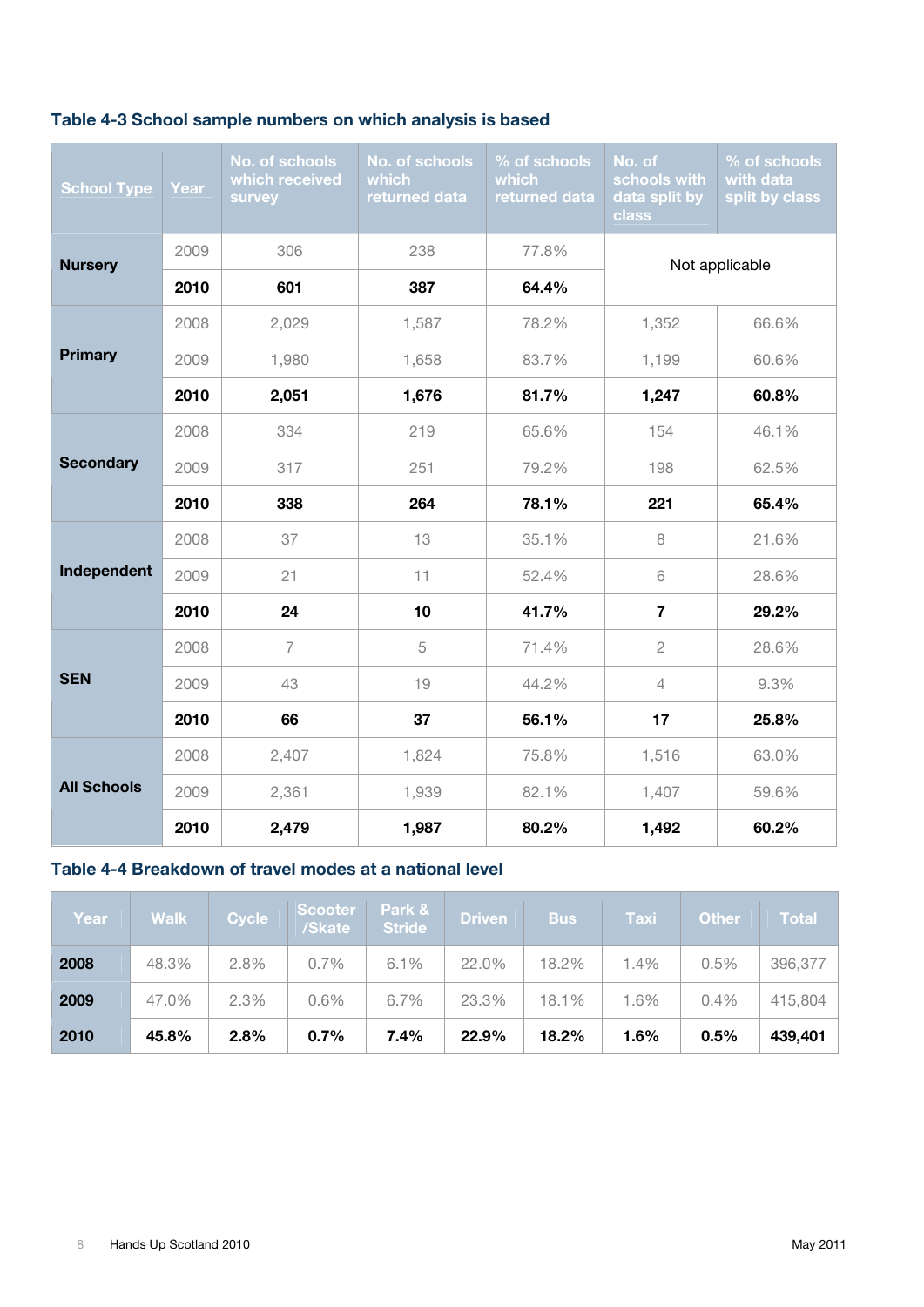|  | Table 4-5 Breakdown of travel modes by school type |  |  |  |  |  |
|--|----------------------------------------------------|--|--|--|--|--|
|--|----------------------------------------------------|--|--|--|--|--|

| <b>School Type</b> | Year | <b>Walk</b> | <b>Cycle</b> | Scooter/<br><b>Skate</b> | Park &<br><b>Stride</b> | <b>Driven</b> | <b>Bus</b> | <b>Taxi</b> | <b>Other</b> | <b>Total</b> |
|--------------------|------|-------------|--------------|--------------------------|-------------------------|---------------|------------|-------------|--------------|--------------|
|                    | 2008 | 51.6%       | 3.4%         | 1.0%                     | 7.4%                    | 26.1%         | 8.7%       | 1.6%        | 0.2%         | 260,505      |
| <b>Primary</b>     | 2009 | 49.5%       | 3.0%         | 0.8%                     | 8.4%                    | 27.9%         | 8.5%       | 1.7%        | 0.2%         | 268,242      |
|                    | 2010 | 48.7%       | 3.7%         | 1.0%                     | 9.4%                    | 27.3%         | 8.0%       | 1.6%        | 0.2%         | 276,193      |
|                    | 2008 | 42.8%       | 1.6%         | 0.2%                     | 3.6%                    | 12.7%         | 37.2%      | 1.0%        | 0.9%         | 129,161      |
| <b>Secondary</b>   | 2009 | 42.8%       | 1.2%         | 0.2%                     | 3.5%                    | 14.3%         | 35.9%      | 1.2%        | 0.9%         | 144,436      |
|                    | 2010 | 41.9%       | 1.2%         | 0.2%                     | 4.1%                    | 14.8%         | 36.0%      | 1.1%        | 0.7%         | 157,483      |
|                    | 2008 | 27.2%       | 1.9%         | 0.6%                     | 7.1%                    | 42.4%         | 18.3%      | 0.4%        | 2.0%         | 6,578        |
| Independent        | 2009 | 22.6%       | 1.6%         | 1.0%                     | 6.3%                    | 53.1%         | 14.3%      | 0.2%        | 0.9%         | 2,686        |
|                    | 2010 | 19.4%       | 1.7%         | 0.2%                     | 5.0%                    | 43.5%         | 23.1%      | 0.2%        | 7.0%         | 3,631        |
|                    | 2008 | 13.5%       | $\star$      | $0.0\%$                  | 4.5%                    | 6.8%          | 47.4%      | 26.3%       | $\star$      | 133          |
| <b>SEN</b>         | 2009 | 4.3%        | $\star$      | $0.0\%$                  | $^{\star}$              | 7.3%          | 54.1%      | 33.9%       | $0.0\%$      | 440          |
|                    | 2010 | 4.5%        | 0.4%         | 0.0%                     | 2.9%                    | 24.7%         | 20.9%      | 25.3%       | 21.3%        | 2,094        |

### **Table 4-6 Breakdown of travel modes to nursery school**

| Year | <b>Walk</b> | <b>Cycle</b>     | <b>Scooter</b><br>/Skate | Park &<br><b>Stride</b> | <b>Driven</b>            | <b>Bus</b>                     | Taxi | <b>Other</b> | <b>Total</b> |
|------|-------------|------------------|--------------------------|-------------------------|--------------------------|--------------------------------|------|--------------|--------------|
| 2008 | $\sim$      | $\hspace{0.1mm}$ | $\;$                     | $\,$                    | $\overline{\phantom{a}}$ | $\qquad \qquad =\qquad \qquad$ |      | $\;$         |              |
| 2009 | 41.0%       | 1.6%             | 1.1%                     | 4.4%                    | 47.0%                    | $3.0\%$                        | 1.8% | 0.2%         | 7,999        |
| 2010 | 40.4%       | 2.1%             | 1.4%                     | 3.6%                    | 48.2%                    | 2.8%                           | 1.2% | 0.2%         | 13,349       |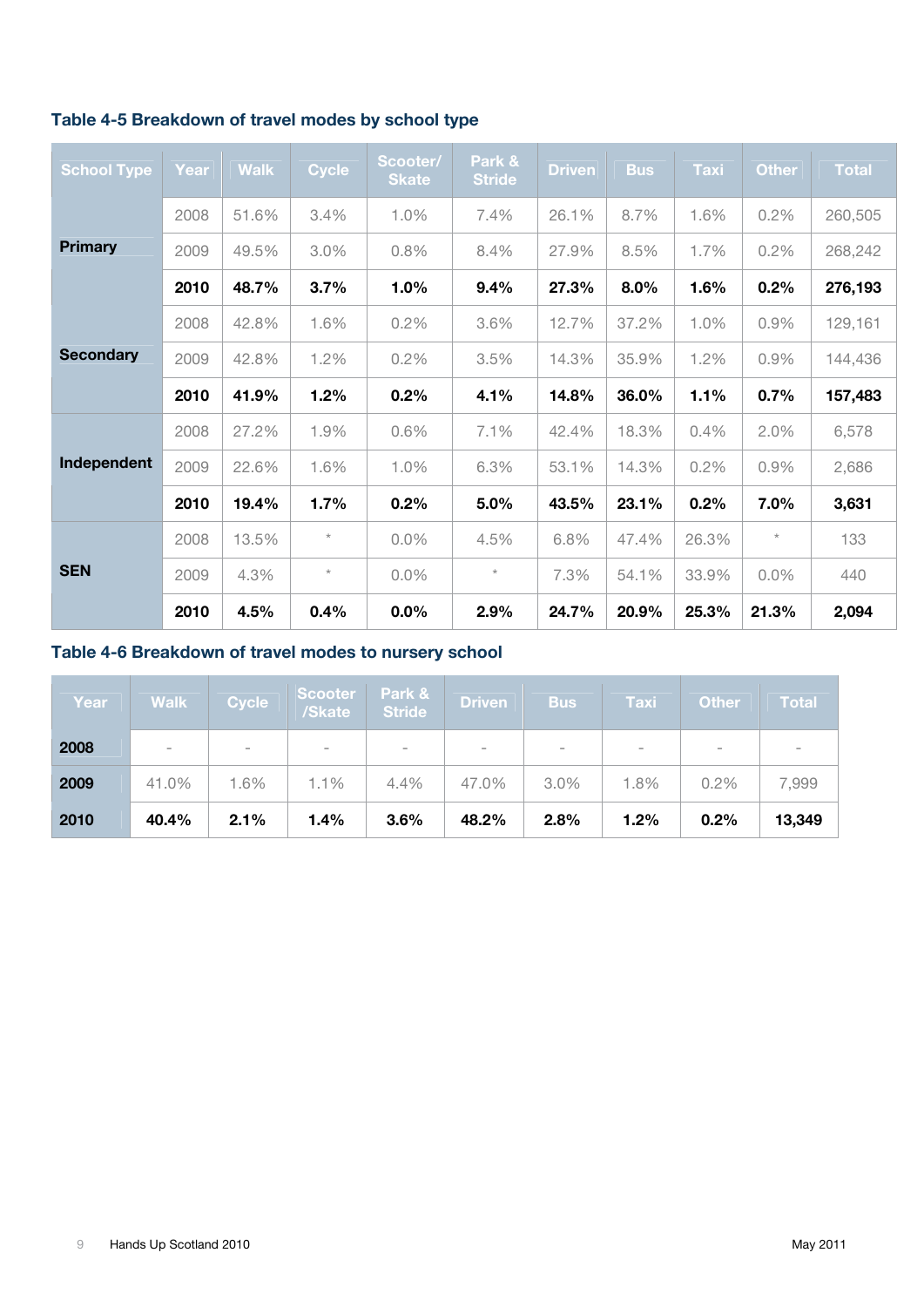### **Table 4-7 Breakdown of travel modes by school type and year group**

| <b>School Type</b>            | Year | <b>Walk</b> | <b>Cycle</b> | Scooter/<br><b>Skate</b> | Park &<br><b>Stride</b> | <b>Driven</b> | <b>Bus</b> | <b>Taxi</b> | <b>Other</b> | <b>Total</b> |
|-------------------------------|------|-------------|--------------|--------------------------|-------------------------|---------------|------------|-------------|--------------|--------------|
|                               | 2008 | 49.7%       | 2.6%         | 1.2%                     | 7.2%                    | 29.2%         | 8.1%       | 1.7%        | 0.3%         | 130,161      |
| <b>Primary</b><br>Years 1-4   | 2009 | 47.9%       | 2.3%         | 1.0%                     | 8.1%                    | 31.5%         | 7.3%       | 1.6%        | 0.2%         | 133,494      |
|                               | 2010 | 46.9%       | 2.7%         | 1.3%                     | 9.5%                    | 30.9%         | 6.8%       | 1.6%        | 0.2%         | 137,359      |
|                               | 2008 | 54.4%       | 4.2%         | 0.5%                     | 8.1%                    | 22.1%         | 9.1%       | 1.5%        | 0.2%         | 97,044       |
| <b>Primary</b><br>Years 5-7   | 2009 | 53.5%       | 3.2%         | 0.3%                     | 9.7%                    | 23.4%         | 8.4%       | 1.4%        | 0.2%         | 96,610       |
|                               | 2010 | 52.8%       | 4.2%         | 0.5%                     | 10.4%                   | 22.9%         | 7.6%       | 1.4%        | 0.2%         | 97,611       |
|                               | 2008 | 42.0%       | 1.8%         | 0.1%                     | 4.0%                    | 12.1%         | 38.3%      | 1.1%        | 0.7%         | 55,212       |
| <b>Secondary</b><br>Years 1-3 | 2009 | 42.6%       | 1.1%         | 0.1%                     | 4.2%                    | 13.9%         | 36.0%      | 1.2%        | 0.9%         | 69,960       |
|                               | 2010 | 40.5%       | 1.2%         | 0.2%                     | 4.5%                    | 14.7%         | 36.9%      | 1.2%        | 0.7%         | 79,115       |
|                               | 2008 | 42.9%       | 1.2%         | 0.2%                     | 3.2%                    | 14.6%         | 35.5%      | 1.1%        | 1.4%         | 34,453       |
| <b>Secondary</b><br>Years 4-6 | 2009 | 41.7%       | 0.9%         | 0.3%                     | 2.9%                    | 16.2%         | 35.7%      | 1.1%        | 1.2%         | 46,872       |
|                               | 2010 | 40.4%       | 0.9%         | 0.3%                     | 3.9%                    | 16.4%         | 36.5%      | 1.0%        | 0.8%         | 51,587       |
| Independent                   | 2008 | 17.5%       | 2.6%         | $\star$                  | 6.4%                    | 63.5%         | 8.9%       | $\star$     | $\star$      | 920          |
| <b>Primary</b><br>Years 1-4   | 2009 | 14.1%       | 1.0%         | 1.3%                     | 8.8%                    | 63.9%         | 10.4%      | $\star$     | $^\star$     | 781          |
|                               | 2010 | 12.4%       | 2.3%         | $\star$                  | 5.0%                    | 73.2%         | 6.0%       | $\star$     | $\star$      | 799          |
| Independent                   | 2008 | 20.8%       | 2.7%         | 1.6%                     | 2.7%                    | 50.9%         | 19.0%      | 1.1%        | 1.3%         | 448          |
| <b>Primary</b><br>Years 5-7   | 2009 | 14.2%       | 1.1%         | $\star$                  | 7.9%                    | 52.4%         | 22.2%      | $\star$     | 1.4%         | 571          |
|                               | 2010 | 14.5%       | 1.3%         | $\star$                  | 9.8%                    | 53.9%         | 19.9%      | 0.0%        | $\star$      | 773          |
| Independent                   | 2008 | 18.4%       | 1.2%         | $^\star$                 | 10.3%                   | 38.5%         | 29.0%      | $\star$     | 2.3%         | 824          |
| <b>Secondary</b><br>Years 1-3 | 2009 | 10.3%       | $0.0\%$      | $0.0\%$                  | 10.3%                   | 56.4%         | 23.1%      | $0.0\%$     | $0.0\%$      | 78           |
|                               | 2010 | 14.5%       | $\star$      | 0.0%                     | $3.4\%$                 | 34.8%         | 45.2%      | 0.8%        | $\star$      | 620          |